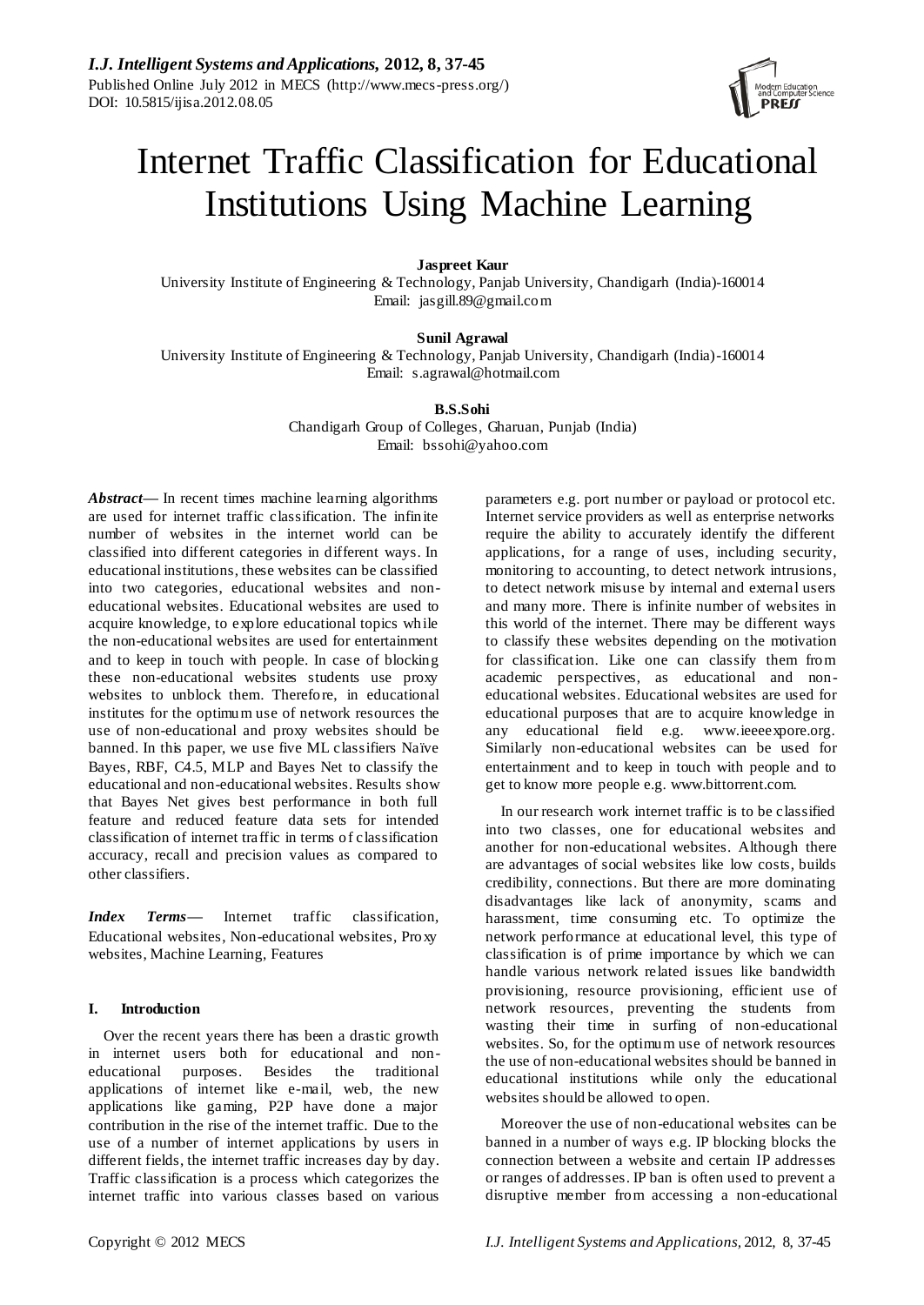website. Web security guard, Routers, Firewalls, Internet filter or URL filter etc. can be used to block the non-educational websites. On the other hand, there are many ways to unblock these websites or to bypass the internet filters e.g. by using web proxies etc. Unblocking a website is a process of gaining access to a particular website which is blocked. In case of IP banning the solution for that is to change your IP address either permanently or temporarily. In case of blocking through Routers or Firewalls, the use of proxy sites will unblock the blocked websites. Proxies allow users to make indirect network connections to other [computer network](http://en.wikipedia.org/wiki/Computer_network) services. There are 3 types of HTTP proxies:

(1) Fully anonymous (elite) proxies: Such proxies do not change request fields and look like real browser. Our real IP is also hidden of course. People that administrate internet servers will think that you are not using any proxies.

(2) Anonymous proxies: They also do not show a real IP but change the request fields, so it is very easy to detect that proxy while log analyzing. Nothing really matters, but some server administrators restrict the proxy requests.

(3) Transparent proxies (not anonymous, simply HTTP): They change the request fields; also they transfer the real IP. Such proxies are not applicable for security and privacy while surfing on the web. We can use them only for network speed improvement [1].

In our research work, we have captured internet traffic from these proxy websites also in order to block these proxy websites from unblocking the non-<br>educational websites. Historically, IP traffic educational websites. Historically, classification techniques were direct packet inspection based techniques such as port number based and payload based techniques [2, 3]. But presently these techniques are rarely used because of their inherent limitations. Due to disadvantages of direct packet inspection techniques the research community is now looking for the ML (machine learning) techniques in which, first, features are defined to identify and differentiate future unknown internet traffic data. These features are attributes of flows calculated over multiple packets (such as maximum or minimum packet lengths in each direction, flow durations or inter-packet arrival times, data rate of traffic, traffic volume etc.) [4].

In this paper, internet traffic datasets for both educational and non-educational websites have been developed. The dataset for the proxy websites has also been developed and is kept under the category of noneducational websites because these proxy websites are used to access the blocked non-educational websites so the use of these proxy websites should also be banned in educational institutions. From this dataset, a reduced feature data set is also developed using CFS and CON feature reduction algorithms. Then using this full feature and reduced feature datasets, five ML algorithms have been employed for IP traffic

classification: Multilayer Perceptron (MLP), Radial Basis Function Neural Network (RBF), C 4.5 Decision Tree Algorithm, Bayes Net Algorithm and Na ve Bayes Algorithm [5]. Performance of all these classifiers is analysed on the basis of classification accuracy, training time of classifiers, recall and precision values of classifiers [2].

The remaining paper is organised as follows: section 2 gives some information about related work done by various researchers in the field of IP traffic classification. Section 3 includes ML algorithms, section 4 gives dataset creation. Section 5 gives methodology and result analysis and section 6 gives conclusion.

# **II. Related Work**

There has been much recent work in the field of traffic classification. Various researchers have shown their interest in internet traffic classification over last few years. For this research work, numbers of research papers have been reviewed. Some previous work done in this field by some researchers is discussed as follows:

In [6] Soysal and Schmidt have presented a systematic approach for investigating and evaluating the internet traffic classification performance of three supervised Machine Learning (ML) algorithms namely Bayesian Networks (BNs), Decision Trees (DTs) and Multilayer Perceptrons (MLPs), using flow traces. The performance results indicate that DTs have both a higher accuracy and a higher classification rate than BNs. However, DTs require a larger build time and are more susceptible in the case of incorrect or small amounts of training data. A detailed analysis of traffic classification with MLPs that are trained by back propagation is carried out to identify the drawbacks of this algorithm. As a result, it is not possible to simultaneously achieve acceptable recall values for these traffic types when the MLP algorithm is used.

In [7] Kuldeep Singh and Agrawal have performed IP traffic classification using RBF neural network and Back Propagation neural network. This paper concludes that RBF neural network gives better performance as compared to back propagation neural network. But training time and computational complexity of RBF network is extremely high. At 1000 hidden layer neurons, RBF network gives 90.10 % classification accuracy. But training time is 432 minutes. Therefore, this technique is not effective for online IP traffic classification. Better classification performance can be obtained by using other ML techniques.

In [8] Shijun Huang et al. have demonstrated the statistical features based approach to classify internet traffic using supervised ML. The simplified statistical features and the easy-to-use k-Nearest Neighbor (KNN) estimator result in lower space and time complexity, which is worth mentioning. They carried out several data sets including 9 flows of MAIL, 100 flows of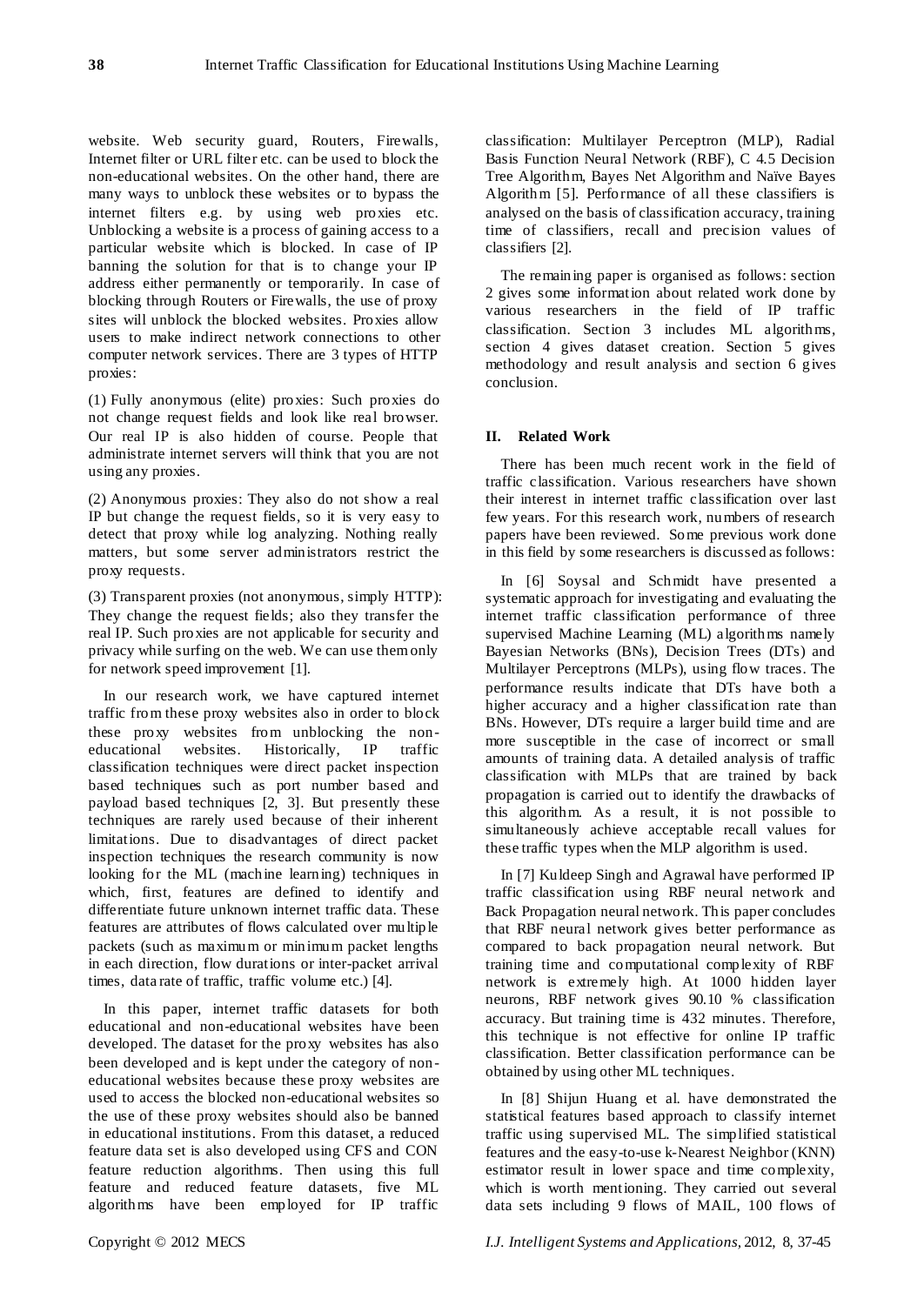WWW, 34 flows of BULK, 100 flows of IM, 100 flows of P2P and 5 flows of STREAM (full-flow) are collected in the way mentioned in section III, all of which are used to train the k-Nearest Neighbor estimator. They inferred that the classifier model works perfectly when classifying only MAIL, WWW and BULK flows. But with IM flows added, classification results of MAIL flows drop greatly, which breaks the principle of fairness in KNN algorithm. More problems are discovered when P2P flows are added.

In [9] Singh and Agrawal captured firstly real time internet traffic using Wire shark software which is a packet capturing tool. After that, Internet traffic is classified using five ML classifiers. Results show that Bays' Net gives better classification of internet traffic data in terms of classification accuracy, training time of classifiers, recall and precision values of classifiers for individual internet applications. After that, the no. of features used to characterize each internet application data sample of this dataset are further reduced to make a reduced feature dataset. Their results show that with reduced feature dataset, performance of these classifiers is improved to large extent. In this case, C4.5 classifier gives very much accurate results. Thus it is evident that Bays' Net and C4.5 are effective ML techniques for IP traffic classification with accuracy in the range of 94 %.

In [10] Agrawal and Sohi demonstrated that P2P applications supposedly constitute a substantial proportion of today's Internet traffic. The ability to accurately identify different P2P applications in internet traffic is important to a broad range of network operations including application-specific traffic engineering, capacity planning, resource provisioning, service differentiation, etc. In this paper, they presented a Neural Network approach that precisely identifies the P2P traffic using Multi-Layer Perceptron (MLP) neural network. This paper has demonstrated the selection of features and successful application of Multi Layer Perceptron (MLP) neural network for P2P traffic identification. Their proposed 'universal' feature set is more effective because it could achieve an improvement of 1.98% in mean precision and 27.81% in mean recall over the feature set selected from traditional method. A very large increase in Recall is noteworthy since high precision is meaningful only when the classifier achieves high value of recall.

## **III. Machine Learning Concepts**

In this research paper, five well-known machine learning algorithms are employed using Weka [11] which is reported in different research papers to be performing well in most of the applications. Also two feature reduction algorithms are employed. These machine learning algorithms and feature reduction algorithms are discussed in brief as follows:

# **A. Machine Learning Algorithms**

Five ML algorithms used are as follows:

#### *(1) Naïve Bayes*

A naive Bayes classifier is a simple probabilistic [classifier](http://en.wikipedia.org/wiki/Classifier_(mathematics)) based on applying [Bayes' theorem](http://en.wikipedia.org/wiki/Bayes%27_theorem) with strong (naive) [independence](http://en.wikipedia.org/wiki/Statistical_independence) assumption. Simply, a Naive Bayes classifier assumes that the presence (or absence) of a particular feature of a class is unrelated to the presence (or absence) of any other feature, given the class variable.

A Naïve-Bays' (NB) ML algorithm [12, 13] has a simple structure in which the class node is the parent node of all other nodes. Fig.1 shows a basic structure of Na *ive* Bayes Classifier in which C represents main class and a, b, c and d represents other feature or attribute nodes of a particular sample. No other connections are allowed in a Na ve-Bayes structure. Na ve-Bayes has been used as an effective classifier. It is easy to construct Naïve Bayes classifier as compared to other classifiers because the structure is given a priori and hence no structure learning procedure is required. Na  $\bar{v}$ e-Bayes assumes that all the features are independent of each other.



Fig.1 Naïve-Bays classifier

An advantage of the naive Bayes classifier is that it only requires a small amount of training data to estimate the parameters (means and variances of the variables) necessary for classification.

## *(2) Radial Basis Function Neural Network*

Radial basis function (RBF) [7, 14 and 15] networks typically have three layers: an input layer, a hidden layer with a non-linear RBF activation function and a linear output layer. Radial Basis Function (RBF) Neural Network is a multilayer feed forward art ificial neural network which uses radial basis functions as activation functions at each hidden layer neuron. The output of this RBF neural network is weighted linear superposition of all these basis functions.

The basic model of RBF neural network is shown in Fig.2. In this network, weights for input-hidden layer interconnections are fixed, while the weights are trainable for hidden-output layer interconnections. Each neuron in hidden layer has basis function  $U_m$ . For any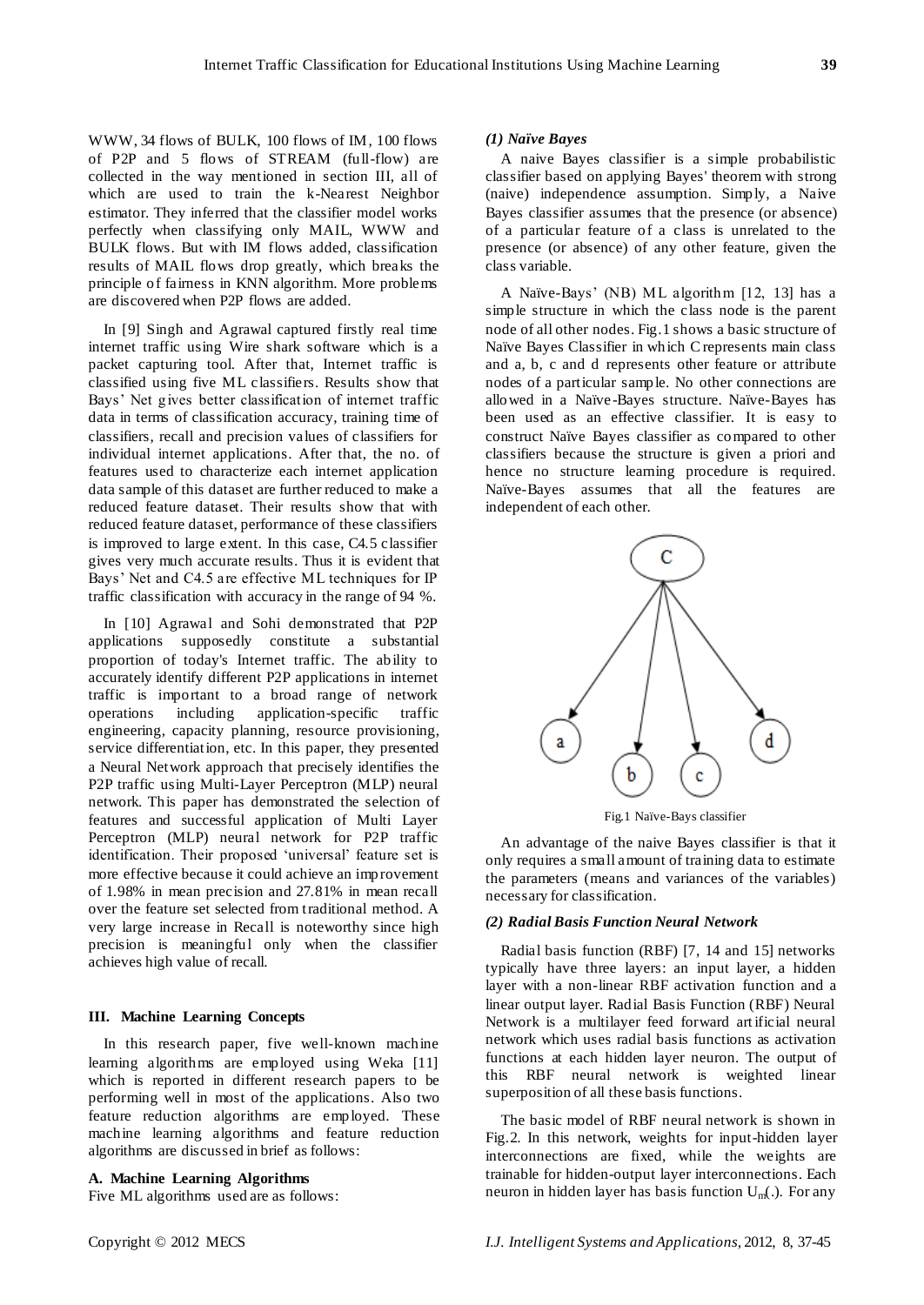input vector X, the output of this network is given by following input - output mapping function as:

$$
Y(X) = \sum_{i=0}^{m} Wi U(||X - Xi||)
$$
 (1)

Where  $U(|X - Xi|)$  is M basis functions consisting of Euclidean distance between applied input X and training data point Xi.



Fig.2 Radial Basis Function Neural Network

The commonly used basis function in RBF Algorithm is Gaussian basis function which is given by following formula:

$$
U(X) = \exp\left(-\frac{||X-\mu||}{2\sigma^2}\right) \tag{2}
$$

Where  $\mu$  is the Center point and  $\sigma$  is spread constant which have direct effect on the smoothness of input output mapping function Y(X). They are used in [function approximation,](http://en.wikipedia.org/wiki/Function_approximation) [time series prediction,](http://en.wikipedia.org/wiki/Time_series_prediction) and [control.](http://en.wikipedia.org/wiki/Control_theory)

# *(3) C 4.5 Algorithm*

C4.5 is a well-known decision tree Machine Learning algorithm used to generate Univariate decision tree [16]. It is an extension of Iterative Dichotomiser 3 (ID3) algorithm which is used to find simple decision trees. C4.5 is also called as Statistical Classifier due of its classification capability. C4.5 makes decision trees from a set of training data samples, with the help of information entropy concept. The training dataset consists of large number of training samples which are characterized by various features and it also consists of target class. C4.5 selects one particular feature of the data at each node of the tree which is used to split its set of samples into subsets enriched in one or another class. It is based upon the criterion of normalized information gain that is obtained from selecting a feature for splitting the data. The feature with the highest normalized information gain is selected and a decision is made. After that, the C4.5 algorithm repeats the same action on the smaller subsets. C4.5 has made a number of improvements to ID3 like it can handle both continuous and discrete attributes, it can handle training data with missing attribute values, it can also handle attributes with differing costs etc. In present research work, C4.5 algorithm has been used for internet traffic

classification with confidence factor of 0.25, minimum no. of instances per leaf equal to 2, no. of folds for pruning equal to 3 and seed used for randomizing the data, when error reduced pruning is used, equal to 1 for dataset [11].

## *(4) Multilayer Perceptron*

A multilayer perceptron (MLP) is a feed [forward](http://en.wikipedia.org/wiki/Feedforward_neural_network) [artificial neural network](http://en.wikipedia.org/wiki/Artificial_neural_network) model which maps a set of input data onto a set of appropriate output. An MLP model consists of multiple layers of nodes with each layer fully connected to the other one. It is also known as Back Propagation Neural Network which is based upon extended gradient-descent based Delta learning rule, commonly known as Back Propagation rule.

In this network, error signal between desired output and actual output is being propagated in backward direction from output to hidden layer and then to input layer in order to train the network. Consider the network shown in Fig.3. It consists of input layer having i neurons, hidden layer having j neurons and output layer having k neurons.



Fig.3 Multilayer Perceptron

MLP's are applicable in many fields. Currently, they are most commonly used in [speech recognition,](http://en.wikipedia.org/wiki/Speech_recognition) [image](http://en.wikipedia.org/wiki/Image_recognition)  [recognition,](http://en.wikipedia.org/wiki/Image_recognition) and [machine translation](http://en.wikipedia.org/wiki/Machine_translation) software. In general, their most important use has been in the growing field of artificial intelligence. In this research work, single hidden layer MLP is being used for IP traffic classification with learning rate of 0.3 and momentum term of 0.2 [11].

## *(5) Bayes Net Algorithm*

A Bayesian network or Bayes network [5, 12] is popularly called as belief network. It is a [probabilistic](http://en.wikipedia.org/wiki/Graphical_model)  [graphical model](http://en.wikipedia.org/wiki/Graphical_model) which represents a set of [random](http://en.wikipedia.org/wiki/Random_variables)  [variables](http://en.wikipedia.org/wiki/Random_variables) and their [conditional dependencies](http://en.wikipedia.org/wiki/Conditional_independence) via a [directed acyclic graph](http://en.wikipedia.org/wiki/Directed_acyclic_graph) (DAG). In this model, each node represents random variables; nodes which are not connected represent variables which are conditionally independent of each other while the edges between the nodes represent probabilistic dependencies among those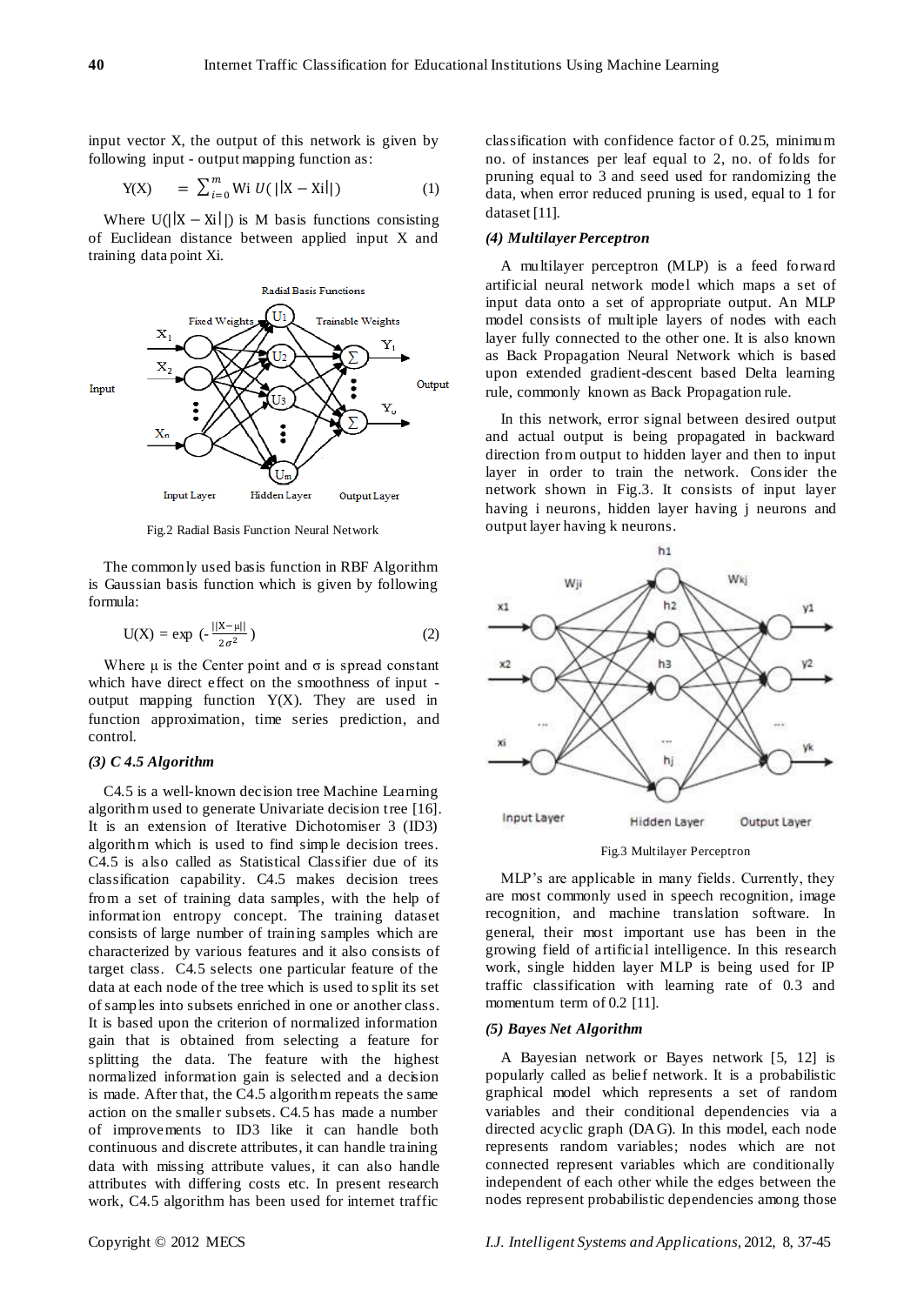corresponding random variables. These conditional dependencies in the graph are estimated by using known statistical and computational methods. Learning of Bayesian Network takes place in two phases: first learning of a network structure and then learn the probability tables. There are various approaches used for structure learning and in Weka tool, the following approaches are mainly taken into account:

- Local score metrics
- Conditional independence test
- Global score metrics
- Fixed structure

For each of these approaches, different search algorithms are implemented in Weka, such as hill climbing, simulated annealing and tabu search. Once a good network structure is identified, the conditional probability tables for each of the variables can be estimated. In present work, Bayes Net algorithm with simple estimator and K2 search algorithm has been used for IP traffic classification [5, 11].

#### **B. Feature Reduction Algorithms**

Feature selection, also known as feature reduction, attribute selection or variable subset selection, is the process of selecting a subset of relevant features for building robust learning models. However, training the classifier with maximum number of features obtained is not always the best option, as the irrelevant or redundant features can cause negative impact on a classifier's performance [17] and at the same time, the build classifier can be computationally complex. Two feature reduction methods that have been chosen for this application are CFS [18] and CON [19] as these methods have been widely used by researchers for feature reduction.

## **IV. Internet Traffic Dataset**

In this research work, W ireshark, [20], which is wellknown open-source packet capturing software, is used to capture internet traffic related to educational and non-educational internet applications. It is a network packet analyzer which is used to capture network packets and extract detail of the captured packet. Data for proxy websites has also been captured and is kept under the category of non-educational websites because the proxy websites are used to unblock the noneducational websites. Therefore, to avoid this unblockage and for the optimum use of network resources in the educational institutions these proxy websites should also be blocked. To create data set, internet traffic packets are captured for the duration of 1 minute for each educational and non-educational website by considering on-going middle session as well as starting and end of each application. In this process of developing datasets, two datasets are obtained: one is full feature dataset and another is reduced feature dataset [4]. In full feature data set, 108 features are extracted for each website using MATLAB [21] out of which, six features are extracted directly from statistics summary of Wire shark. While, other 102 features are extracted for TCP and UDP conversations of Wire shark.

In this process of packet capturing and feature extraction, a dataset of 497 samples is developed by performing feature extraction of traffic traces using MATLAB code. Then this dataset is divided into training and testing data sets. In training dataset 350 samples are taken while the testing dataset contains 147 samples. The 350 training samples are then up sampled to 3500 samples using Weka tool. Each sample is characterized by 108 features which mainly consists of minimum, maximum, mean, variance and total values of no. of packets, average packets per second, packet size, duration, no. of conversations etc. for TCP and UDP packets. We are not listing all the features because of large size. In case of reduced feature data set, two data sets are developed from CFS and CON algorithms. In CFS algorithm, cfsSubsetEval evaluator and Best First search in attribute selection filter of Weka tool [11] is used, while in CON algorithm, consistency Subset Eval evaluator and Best First search in attribute selection filter of Weka tool [11] is used. For this research work, we have used 2.27 GHz Intel core i3 CPU workstation with 3GB of RAM.

## **V. Experimental Implementation and Result Analysis**

In this section, method used and result analysis are discussed.

#### **A. Methodology**

In this research work, Weka toolkit, [11] which is a well known data mining tool, is used for implementing classification of various internet applications into educational and non-educational classes with five machine learning algorithms. These five machine learning algorithms are Na ve Bayes, RBF, C4.5 decision tree, MLP and Bayes Net Classifier. In this implementation, dataset of 3647 samples is utilized. In this dataset, 3500 samples are used for training and 147 samples are used for testing purpose. In this research work, classification accuracy, training time, recall and precision values [2, 7] of individual samples are considered for performance evaluation of these five machine learning classifiers for full feature as well as reduced feature data sets. All these parameters are defined as follows:

 Classification Accuracy: It is the percentage of correctly classified samples over all classified samples.

 Training Time: It is the total time taken for training of a machine learning classifier. In this paper, it is measured in seconds.

• Recall: It is the proportion of samples of a particular class Z correctly classified as belonging to that class Z. It is equivalent to True Positive Rate (TPR). In this paper, its value ranges from 0 to 1.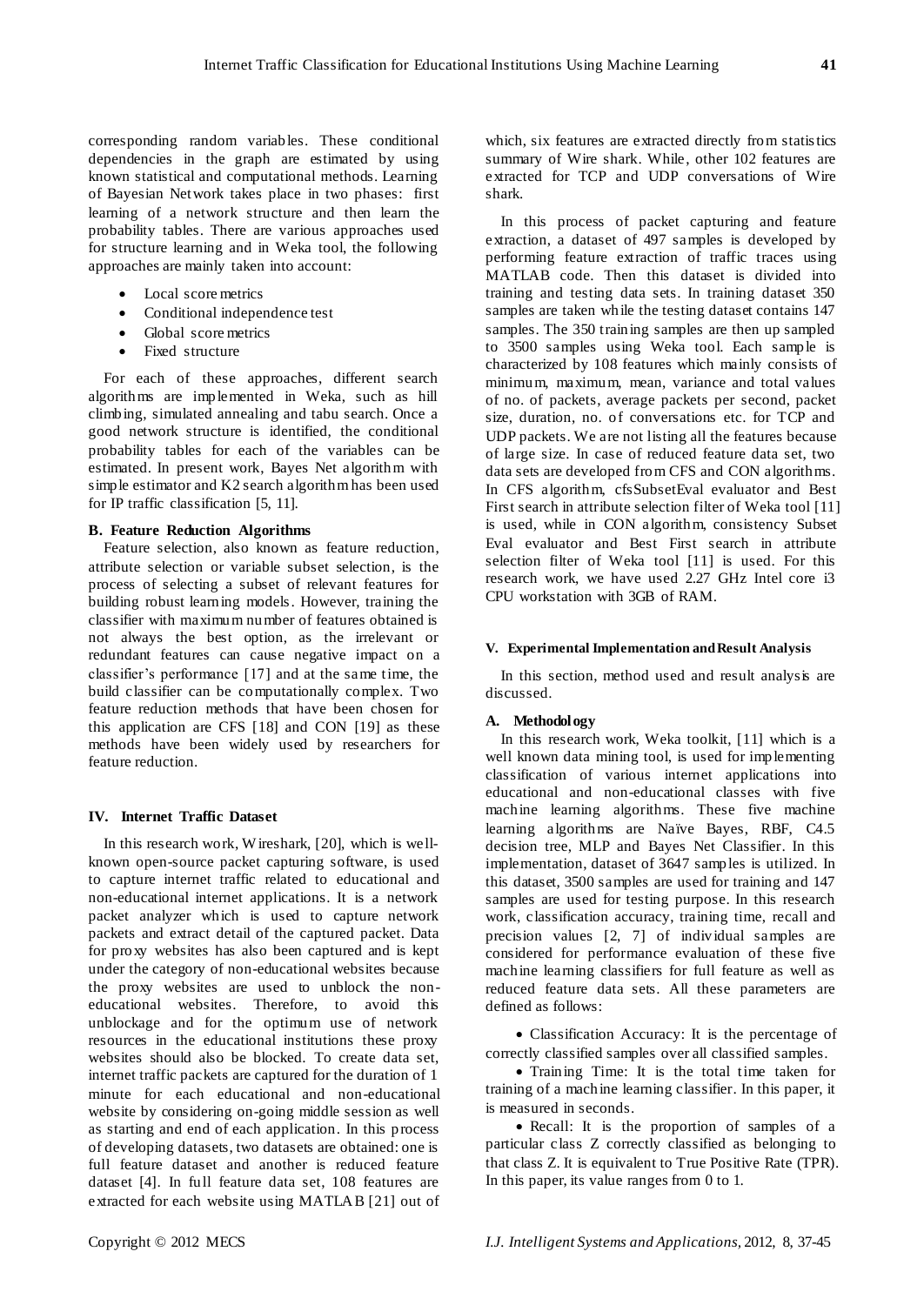• Precision: It is the proportion of the samples which truly have class z among all those which were classified as class z. Its value ranges from 0 to 1.

## **B. Result Analysis**

Each ML algorithm is trained using training data set and then tested for their performance using test data set. Table 1 shows classification accuracy, training time, Recall and Precision values of Na  $\ddot{v}$ e Bayes, RBF, C4.5, MLP and Bayes Net machine learning classifiers. It is clear from this Table that maximum classification accuracy is provided by Bayes Net classifier which is 96.6 %. From Table 1, it is evident that training time of Bayes Net classifier is 17 seconds. Also, from this Table, it is obvious that MLP and RBF classifier are

slow classifiers with training time of 264 seconds and 38 seconds respectively. Even MLP has classification accuracy of 91.84% but it has high training time of 264 seconds also. The training time is minimum for Na ve Bayes classifier i.e. 8 seconds only but it has minimum classification accuracy of only 72.79%. Therefore, MLP and Naïve Bayes classifiers are not suitable for this classification purpose. From these results, it is evident that Bayes Net gives better performance in terms of classification accuracy as compared to other classifiers. Bayes Net gives 96.6% recall value. Similarly, it gives 96.7% precision values. Thus it is again clear that Bayes Net gives better performance in terms of Recall and precision values as compared to other classifiers.

Table 1 Classification Accuracy, Training Time, Recall and Precision values of Five ML Classifiers

| <b>Machine Learning Classifiers</b> | Na we Baves | <b>RBF</b> | C <sub>4.5</sub> | <b>MLP</b> | <b>Baves</b> Net |
|-------------------------------------|-------------|------------|------------------|------------|------------------|
| Classification Accuracy $(\%)$      | 72.79       | 75.51      | 89.11            | 91.84      | 96.6             |
| Training Time (Seconds)             |             | 38         | 24               | 264        |                  |
| Recall                              | 0.728       | 0.755      | 0.891            | 0.918      | 0.966            |
| Precision                           | 0.869       | 0.876      | 0.888            | 0.934      | 0.967            |

Further, to reduce the feature set, we apply CFS and CON feature reduction techniques using the Best first search method, as it is a commonly used method and yields good results. CFS feature reduction algorithm results in 11 features and CON feature reduction algorithm results only in 3 features. Table 2 shows the list of 11 features obtained using CFS. With this feature set, performance of the chosen five ML algorithms is analyzed with the selected 11 features.

|  |  |  |  | Table 2 List of CFS Features |
|--|--|--|--|------------------------------|
|--|--|--|--|------------------------------|

| <b>Feature</b><br><b>Number</b> | <b>Feature Name</b>                                                                 |
|---------------------------------|-------------------------------------------------------------------------------------|
| 1                               | Min. Duration of conversation (TCP)                                                 |
| 2                               | No. of conversation (UDP)                                                           |
| 3                               | Max. of no. of packets in conversation (UDP)                                        |
| 4                               | Mean of bytes in conversation (UDP)                                                 |
| 5                               | Max. no. of packets from A to B in conversation<br>(UDP)                            |
| 6                               | Total no. of packets from A to B in conversation<br>(UDP)                           |
| 7                               | Min. of relative time between start of capturing<br>and start of conversation (UDP) |
| 8                               | Max. duration of conversation (UDP)                                                 |
| 9                               | Total duration of conversation (UDP)                                                |
| 10                              | Min. Bit rate (bps) from A to B of conversation.<br>(UDP)                           |
| 11                              | <b>Internet Application Category</b>                                                |

Table 3 shows classification accuracy, training time, Recall and Precision values of Na *ive Bayes*, RBF, C4.5, MLP and Bayes Net machine learning classifiers for CFS feature reduction algorithm. It is clear from this Table that maximum classification accuracy is provided by Bayes Net classifier which is 97.96 % and it is clear that classification accuracy of Bayes Net improves with reduced feature data set using CFS as compared to full feature data set. Also the training time for Bayes Net reduces from 17 to 3 seconds only. Therefore it is clear that Bayes Net performance is improved by reducing the features using CFS algorithm. Also performance of RBF and MLP has improved with CFS algorithm. But on the other hand, the classification accuracy of C 4.5 and Naïve Bayes has been reduced with a large reduction in training time.

**Machine Learning Classifiers Naïve Bayes RBF C 4.5 MLP Bayes Net** Classification Accuracy (%) 50.34 91.16 85.71 93.88 97.96 Training Time  $\frac{1000 \text{ m}}{2}$  9 4 86 3 Recall 0.503 0.912 0.857 0.939 0.98 Precision 0.813 0.93 0.858 0.947 0.98

Table 3 Classification Accuracy, Training Time, Recall and Precision values of Five ML Classifiers for CFS Algorithm

Now the original feature set is subjected to CON feature reduction method and 3 features are obtained as mentioned in Table 4.

Table 4 List of CON Features

| <b>Feature</b><br><b>Number</b> | <b>Feature Name</b>                  |  |  |  |
|---------------------------------|--------------------------------------|--|--|--|
|                                 | Time between first and last packet   |  |  |  |
|                                 | Total duration of conversation (UDP) |  |  |  |
|                                 | <b>Internet Application Category</b> |  |  |  |

Table 5 shows classification accuracy, training time, Recall and Precision values for five machine learning classifiers for CON feature reduction algorithm. It is clear from Table 5 that performance of CON is not better than CFS as well as full feature data set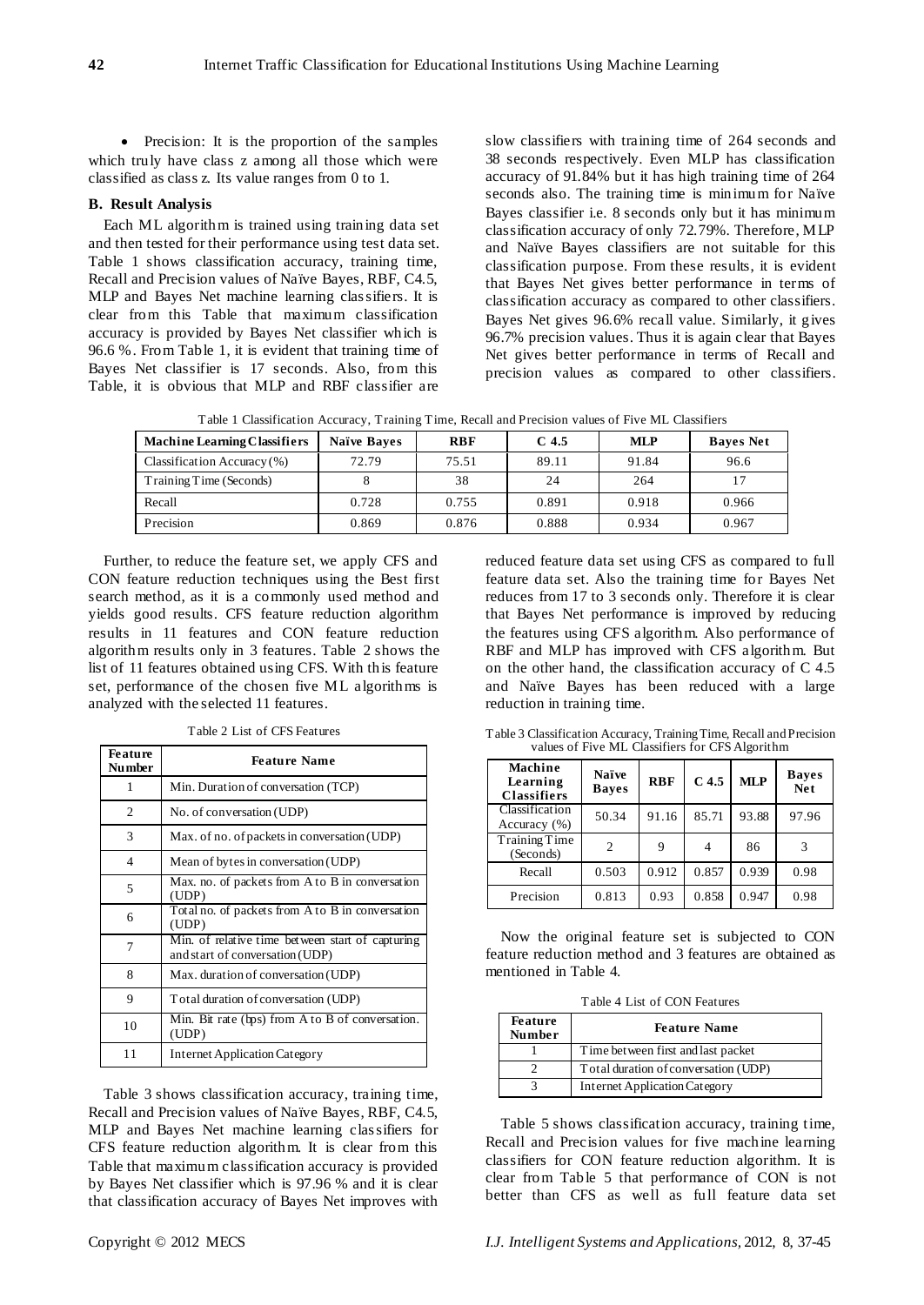performance in terms of classification accuracy. Only the training time has been reduced as compared to both of them.

| Machine<br>Learning<br><b>Classifiers</b> | Na we<br><b>Baves</b> | <b>RBF</b> | C <sub>4.5</sub>              | <b>MLP</b> | <b>Baves</b><br><b>Net</b> |
|-------------------------------------------|-----------------------|------------|-------------------------------|------------|----------------------------|
| Classification<br>Accuracy $(\% )$        | 81.63                 | 85.71      | 79.59                         | 74.83      | 91.16                      |
| Training Time<br>(Seconds)                |                       | 3          | $\mathfrak{D}_{\mathfrak{p}}$ | 28         |                            |
| Recall                                    | 0.816                 | 0.857      | 0.786                         | 0.748      | 0.912                      |
| Precision                                 | 0.886                 | 0.884      | 0.786                         | 0.56       | 0.913                      |

Table 5 Classification Accuracy, Training Time, Recall and Precision values of Five ML Classifiers for CON Algorithm

Fig.4 shows the classification accuracy for full feature dataset, reduced feature dataset for both CFS and CON algorithms.



Fig.4 A comparison of classification Accuracy of five ML Classifiers

Fig.5 shows recall value for full feature dataset, reduced feature dataset for both CFS and CON algorithms.



Fig.5 A comparison of recall value of five ML Classifiers

Fig.6 shows precision value for full feature dataset, reduced feature dataset for both CFS and CON algorithms.



Fig.6 A comparison of precision value of five ML Classifiers

From this analysis, it is evident that Bayes Net is a very good classifier for classification of various internet applications into educational and non-educational categories. This classifier gives good performance in terms of classification accuracy, recall and precision of individual samples.

Though, the Bayes Net outperforms the other ML algorithm for this intended classification, but its performance could be expected to improve further by increasing the number of training samples in training data set. Also there is still scope of further improvement in classification accuracy and reduction in training time and computational complexity if no. of features used to characterize each internet application can be reduced to great extent.

## **VI. Conclusion**

In this paper, firstly internet traffic related to various educational and non-educational internet applications has been captured using Wireshark software which is a packet capturing tool and a dataset has been developed from it. Data for proxy websites has also been captured and is kept under the category of non-educational websites because the proxy websites are used to unblock the non-educational websites. Therefore, to avoid this unblockage and for the optimum use of network resources in the educational institutions these proxy websites should also be blocked. After that, Internet traffic is classified using five machine learning classifiers: Na ve Bayes, RBF, C4.5, MLP and Bayes Net. Results show that Bayes Net gives better classification of internet traffic data in terms of classification accuracy, recall and precision values of classifiers for samples. Classification accuracy provided by Bayes Net classifier is 96.6% which is very high as compared to that of other classifiers. Thus, it is evident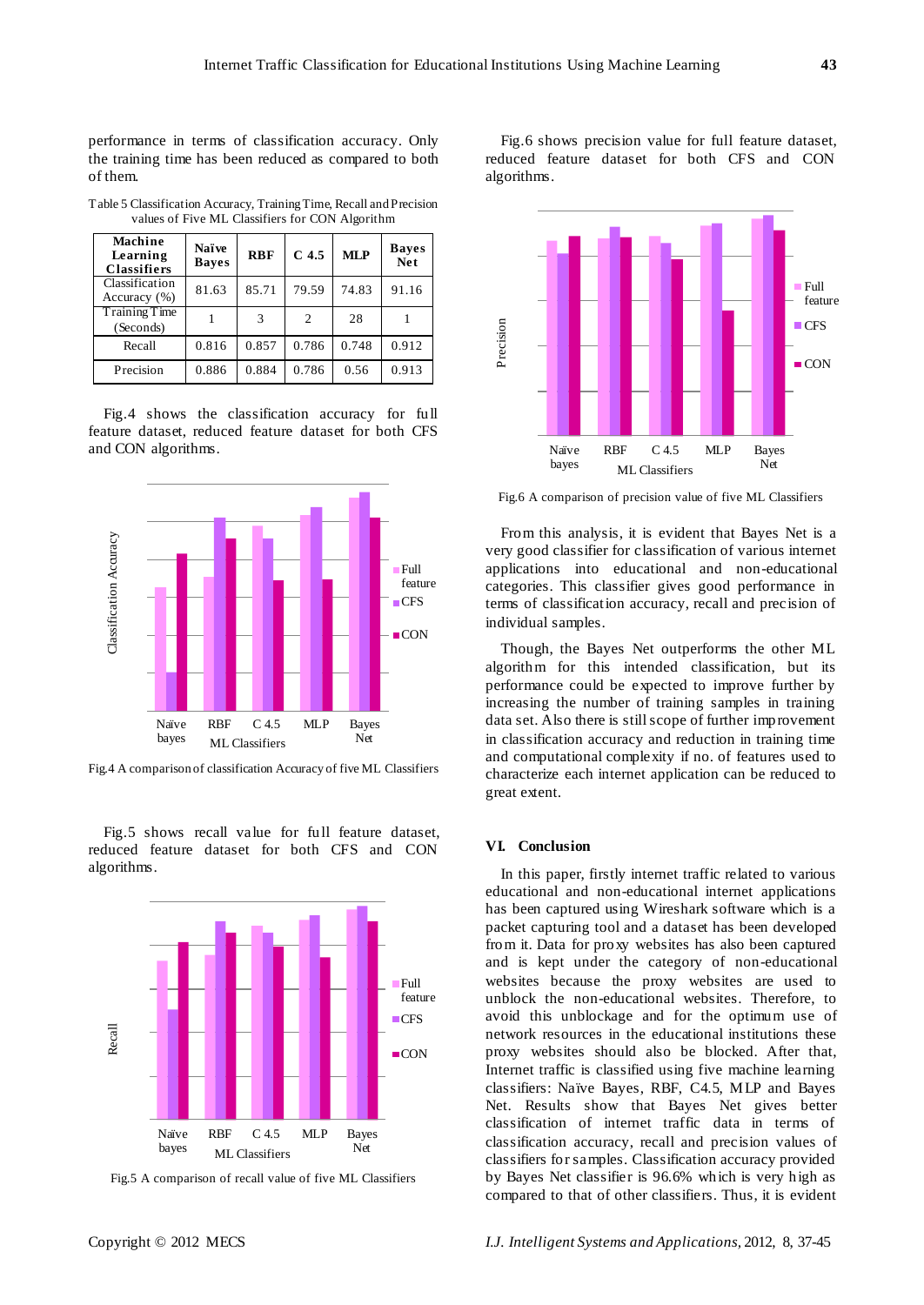that Bayes Net is an efficient machine learning technique for classification of internet traffic into educational and non-educational categories. To improve the performance of ML classifier, our future work will include:

 An increase in number of samples in the training data set.

 Decreasing the capture duration to make the data set more real time compatible.

 Extraction of more number of features and selecting most relevant features for intended classification.

 Training time can be reduced to reduce the computational complexity.

Also, various websites related with internet banking, research areas, jobs related websites etc. can also be included under the category of educational websites in future.

In this research work, internet traffic dataset has been developed by considering packet flow duration of 1 minute for each application which is still very large, as far as test data set is concerned. This flow duration can be further reduced in order to make this classification more real-time compatible. Secondly, internet traffic can also be captured from various different real time environments such as university or college campus, offices, home environments etc.

#### **References**

- [1] en.wikipedia.org/wiki/proxy\_list
- [2] Thuy T.T. Nguyen and Grenville Armitage. (Fourth Quarter 2008). A Survey of Techniques for Internet Traffic Classification using Machine Learning. IEEE Communications Survey & tutorials, vol. 10, no. 4, pp. 56-76.
- [3] Runyuan Sun, Bo Yang, Lizhi Peng, Zhenxiang Chen, Lei Zhang, and Shan Jing. (2010). Traffic Classification Using Probabilistic Neural Network. In Sixth International Conference on Natural Computation (ICNC 2010), pp. 1914-1919.
- [4] Andrew W. Moore, Denis Zuev and Michael L. Crogan. (August 2005). Discriminators for use in flow-based classification. Queen Mary University of London, Department of Computer Science, RR-05-13, ISSN 1470-5559.
- [5] Ian H, W itten and Eibe Frank. (2005) Data Mining: Practical Machine Learning Tools and Techniques, 2<sup>th</sup> edition, Morgan Kaufmann Publishers, San Francisco, CA.
- [6] Murat Soysal and Ece Guran Schmidt. (2010). Machine learning algorithms for accurate flowbased network traffic classification: Evaluation and comparison. Performance Evaluation Elsevier Journal, Vol. 67, pp. 451-467.
- [7] Kuldeep Singh and Sunil Agrawal. (2011). Internet Traffic Classification using RBF Neural Network. In Proceedings of International Conference on Communication and Computing technologies (ICCCT-2011), (Jalandhar, Punjab, India) 39-43.
- [8] Shijun Huang Kai Chen Chao Liu, Alei Liang and Haibing Guan. (2009). A Statistical-Feature-Based Approach to Internet Traffic Classification Using Machine Learning. ©2009 IEEE 9781-4244-3941- 6/09/\$25.00
- [9] Kuldeep Singh and Sunil Agrawal. (2011). Comparative Analysis of five Machine Learning Algorithms for IP Traffic Classification. International Conference on Emerging Trends in Networks and Computing Communications (ENCTT-2011), Udaipur, Rajasthan, India.
- [10] S. Agrawal and B. S. Sohi. (2011). Generalization and Optimization of Feature Set for Accurate Identification of P2P Traffic in the Internet using Neural Network. WSEAS TRANSACTIONS on COMMUNICATIONS.
- [11] Weka website (2011) http:/[/www.cs.waikato.ac.n](http://www.cs.waikato.ac.nz/ml/weka/) [z/ml/weka/](http://www.cs.waikato.ac.nz/ml/weka/)
- [12] Jie Cheng and Russell Greiner*.* Learning Bayesian Belief Network Classifiers: Algorithms and System. Department of Computing Science, University of Alberta, Edmonton, Alberta, Canada.
- [13] Ioan Pop. (2006). An approach of the Naive Bayes classifier for the document classification. General Mathematics, Vol. 14, No. 4, pp.135-138.
- [14] Y.L. Chong and K. Sundaraj. (2009). A Study of Back Propagation and Radial Basis Neural Networks on ECG signal classification. In 6th International Symposium on Mechatronics and its Applications (ISMA09), (Sharjah, UAE).
- [15] Simon Haykin. (2005) Neural Networks: A Comprehensive foundation,  $2<sup>th</sup>$  edition, Pearson Prentice Hall, New Delhi.
- [16] Thales Sehn Korting. C4.5 algorithm and Multivariate Decision Trees, Image Processing Division, National Institute for Space Research – INPE, SP, Brazil.
- [17] N. Williams, S. Zander and G. Armitage. (2006). A Preliminary Performance Comparison of Five Machine Learning Algorithms for Practical IP Traffic Flow Classification. ACM SIGCOMM Computer Communication Review, vol. 36, pp. 7- 15.
- [18] M. Dash and H.Liu. (2003). Consistency-based Search in Feature Selection. Artificial intelligence, vol. 151, pp. 155-176.
- [19] M. Hall. (1998). Correlation-based Feature Selection for Machine Learning. PHD Thesis,